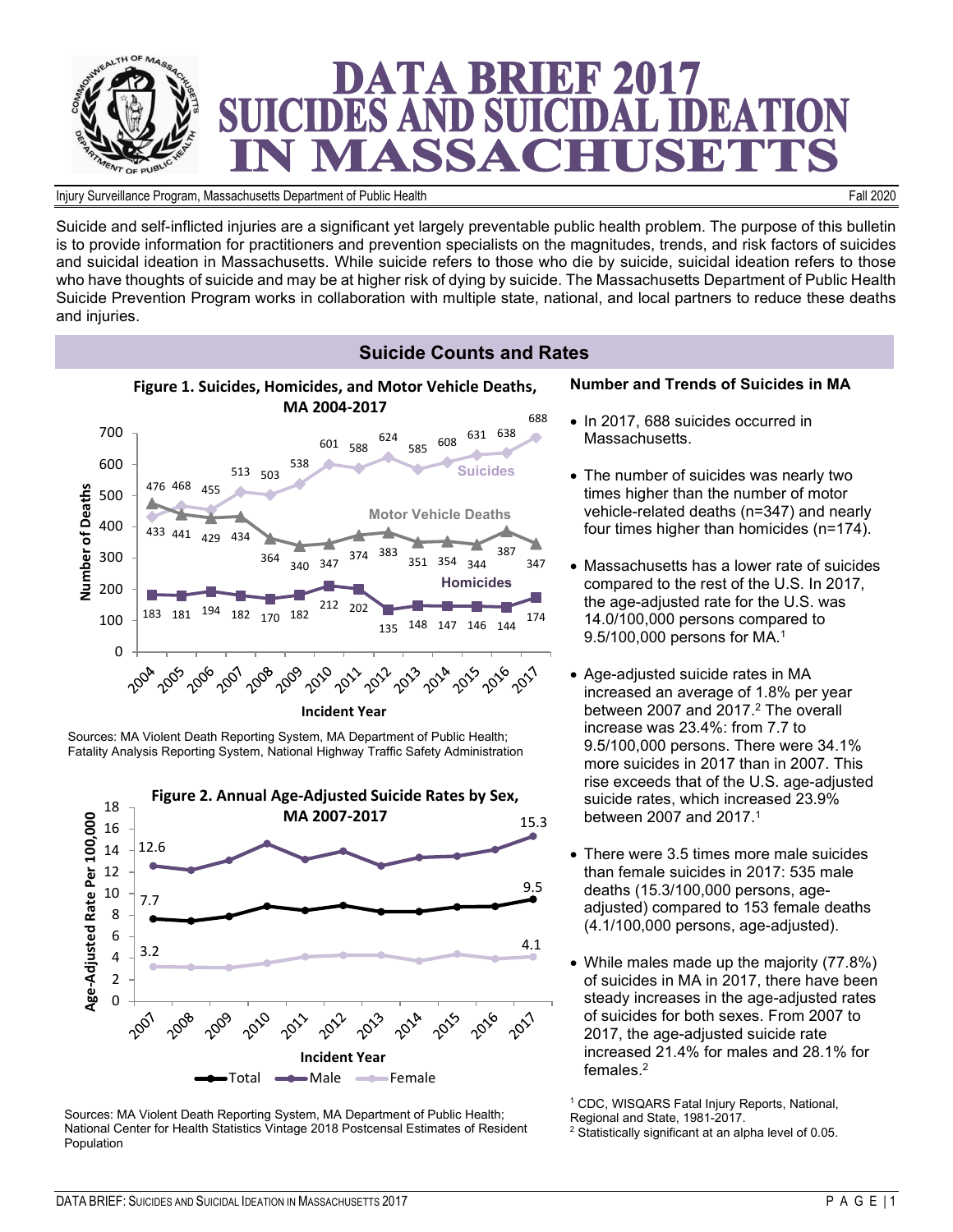

## **Suicides by Sex, Age Group, and Race/Ethnicity**

Source: MA Violent Death Reporting System, MA Department of Public Health





Source: MA Violent Death Reporting System, MA Department of Public Health \*Rates are not calculated on counts less than six. See Methods section for additional information on rates.



#### Sources: MA Violent Death Reporting System, MA Department of Public Health; National Center for Health Statistics Vintage 2018 Postcensal Estimates of Resident Population

 $3$  Statistically significant at an alpha level of 0.05.

<sup>4</sup> Rates based on counts less than 20 are considered unstable and should be interpreted with caution.

<sup>5</sup> Rates are age-adjusted using the Standard US Census 2000 population. The five most recent years of data were used to improve stability of rates.  $6$  Total n includes 23 suicides for whom race/ethnicity was American Indian/Alaska Native, other race, or unknown. Rates were not calculated for these groups due to numbers less than six or lack of denominator information.

## **Suicides by Age Group**

- Most suicides that occurred in 2017 were among individuals age 45-64 years (n=258, 37.5%). Between 2007 and 2017, the rate of suicides in this age group increased an average of 1.7% per year. $3$
- The highest male suicide rate was among individuals age 85 years or older (35.8/100,000 persons, n=19).<sup>4</sup>
- The highest female suicide rate was among individuals age 35-44 years (7.6/100,000 persons, n=32).

## **Suicides by Sex and Race/Ethnicity**

- For 2013-2017, the average annual age-adjusted suicide rate was highest among white, non-Hispanic (NH) males (15.6/100,000 persons, n=2,054).
- Similarly, white, non-Hispanic females had a higher average annual ageadjusted suicide rate (4.8/100,000 persons, n=665) compared to black, non-Hispanic, Hispanic, and Asian, non-Hispanic females.
- Since 2013, the age-adjusted suicide rate among Hispanic males has increased 76.3%, from 7.6/100,000 persons to 13.4/100,000 persons. This rate increase is over three times higher than the increase experienced by white, non-Hispanic males, which rose 22.7%, from 14.1/100,000 persons to 17.3/100,000 persons, during the same time period (not depicted on graph).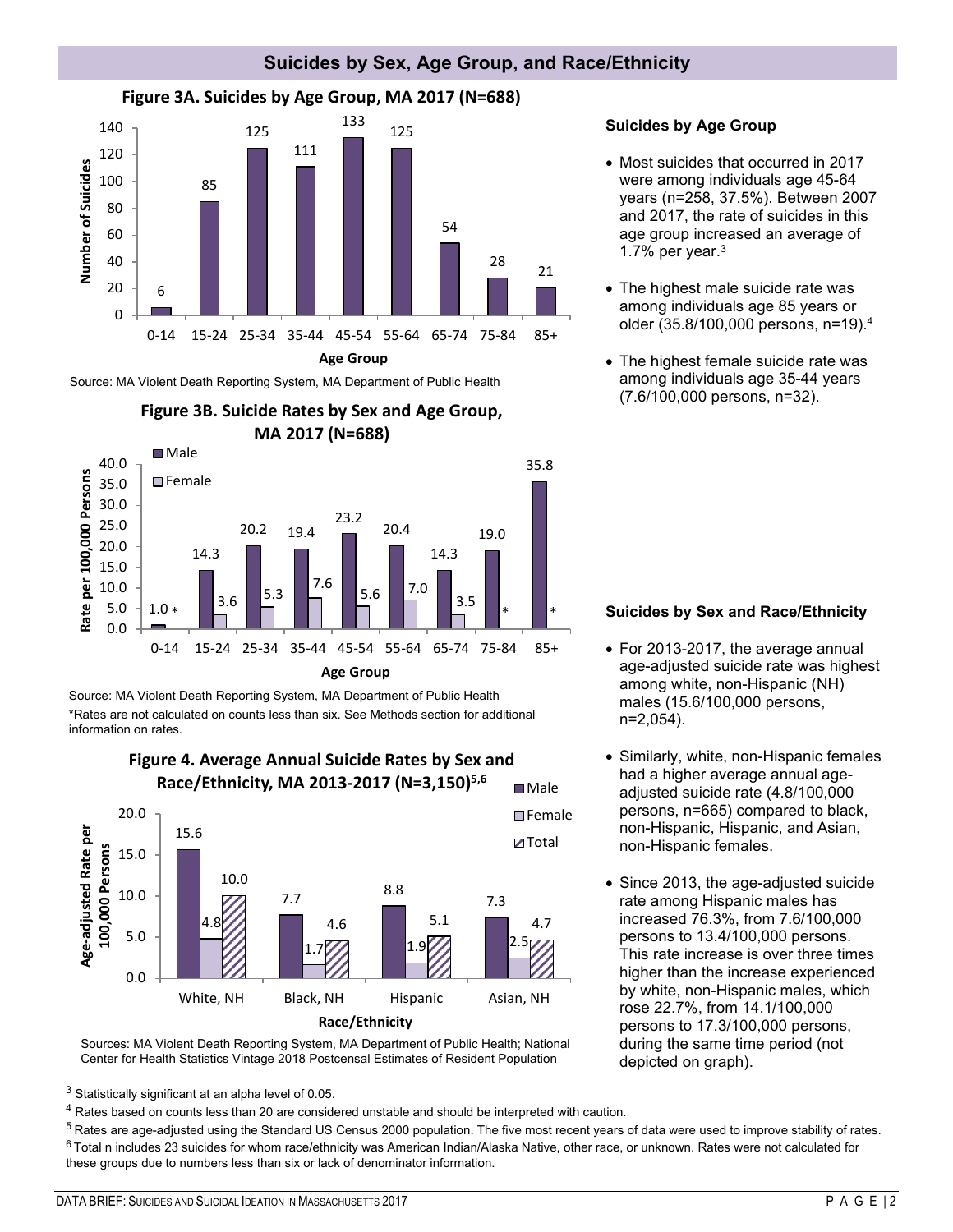

Source: MA Violent Death Reporting System, MA Department of Public Health

#### **Suicides by Method**

- Overall, the most common suicide methods in Massachusetts were hanging/suffocation (n=348, 50.6%) and firearm (n=160, 23.3%).
- The most common suicide methods in Massachusetts are reversed when compared nationally, with the most common suicide methods in the U.S. being firearm (n=23,854, 50.6%) and hanging/suffocation (n=13,075, 27.7%).<sup>8</sup>
- The most common suicide methods for men in Massachusetts were hanging/suffocation (n=269, 50.3%) and firearm (n=146, 27.3%).
- The most common suicide methods for women in Massachusetts were hanging/suffocation (n=79, 51.6%) and poisoning (n=44, 28.8%).
- The most common suicide methods in Massachusetts did not differ by race/ethnicity, although hanging/suffocation was an even more common suicide method for Hispanic and Asian, non-Hispanic individuals.
- For suicides by poisoning/overdose in Massachusetts, antidepressants and opiates were the most common classes of substances used.

<sup>7</sup> Percentages may not sum to 100% due to rounding.

8 Kochanek KD, Murphy SL, Xu JQ, Arias E. Deaths: Final data for 2017. National Vital Statistics Reports; vol 68 no 9. Hyattsville, MD: National Center for Health Statistics. 2019.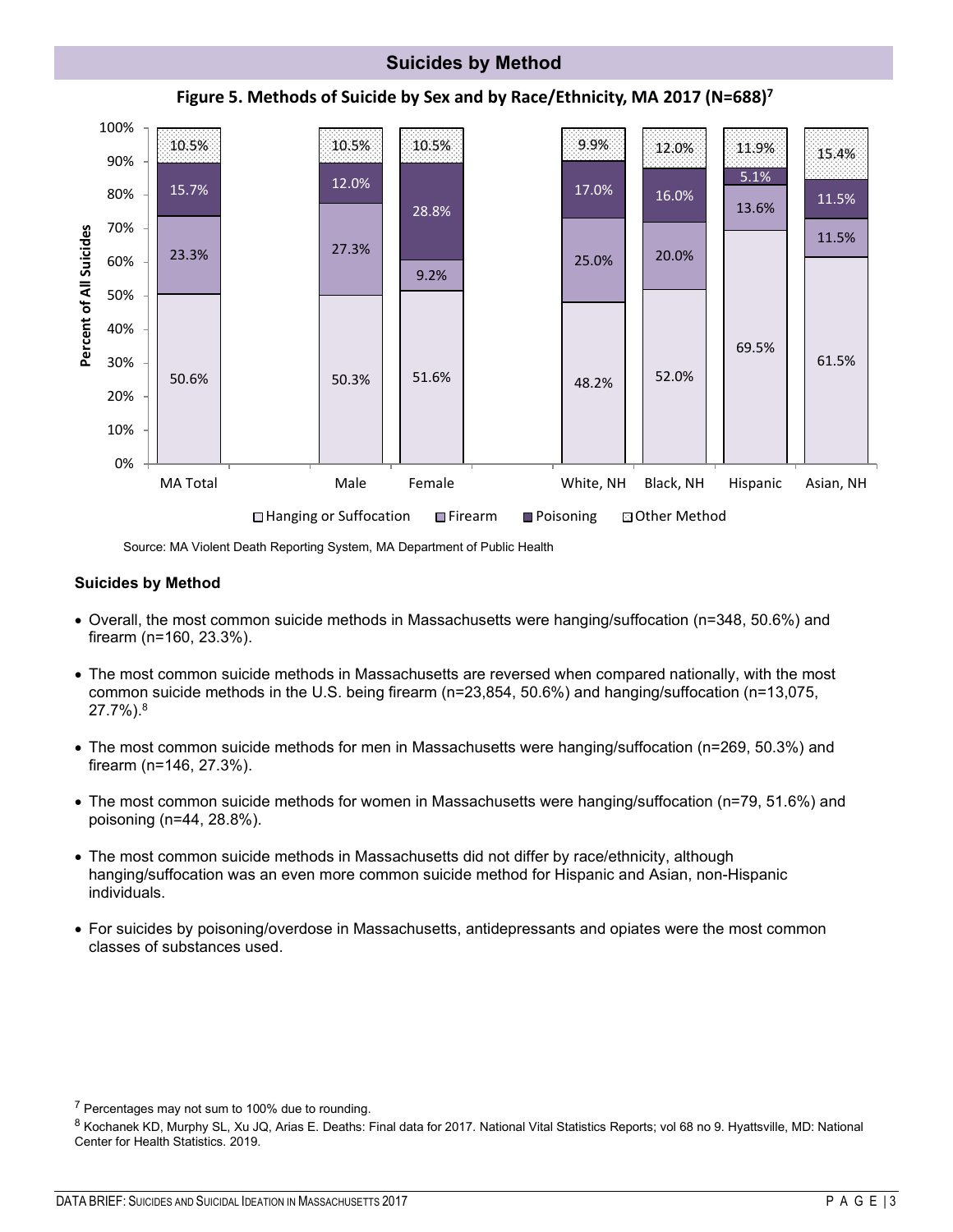

## **Figure 6A. Circumstances Associated with Suicide, MA 2017 (N=688)<sup>9</sup>**

Source: MA Violent Death Reporting System, MA Department of Public Health

#### **Suicide Circumstances**

- Certain circumstances are more likely to be known/reported on than others. Some of the most commonly noted circumstances are presented in Figure 6A. Among suicides in 2017:
- 56.8% of suicide decedents had a current diagnosed mental health problem. Females were more likely to have a current diagnosed mental health problem compared to males (77.1% vs. 51.0%, respectively).
- 45.6% had a history of treatment for mental illness and/or a substance use problem, and 40.7% were currently receiving treatment for mental illness and/or a substance use problem. Females were also more likely to have had both a history and be currently receiving treatment compared to males (68.0% and 63.4% vs. 39.3% and 34.2%, respectively).
- 30.2% had an alcohol and/or other substance use problem. This proportion was similar for females and males (28.1% vs. 30.8%, respectively).
- 20.6% experienced an intimate partner problem prior to their death, such as a divorce, break-up, or conflict with an intimate partner. Among females, 17.6% experienced an intimate partner problem, while that proportion was 21.5% among males.
- 16.1% had a physical health problem. This proportion was almost identical among females and males (15.0% vs. 16.4%, respectively).
- 15.6% had a known history of prior suicide attempts. Females were more likely to have had prior suicide attempts compared to males (26.1% vs. 12.5%, respectively).
- 12.8% disclosed their suicide intent to someone prior to their death. 10.5% of females disclosed their intent, compared to 13.5% of males.
- 12.5% had a job and/or other financial problem. 10.5% of females had a job and/or other financial problem, compared to 13.1% of males.

 $9$  Circumstances are not mutually exclusive; more than one circumstance may be noted on each suicide.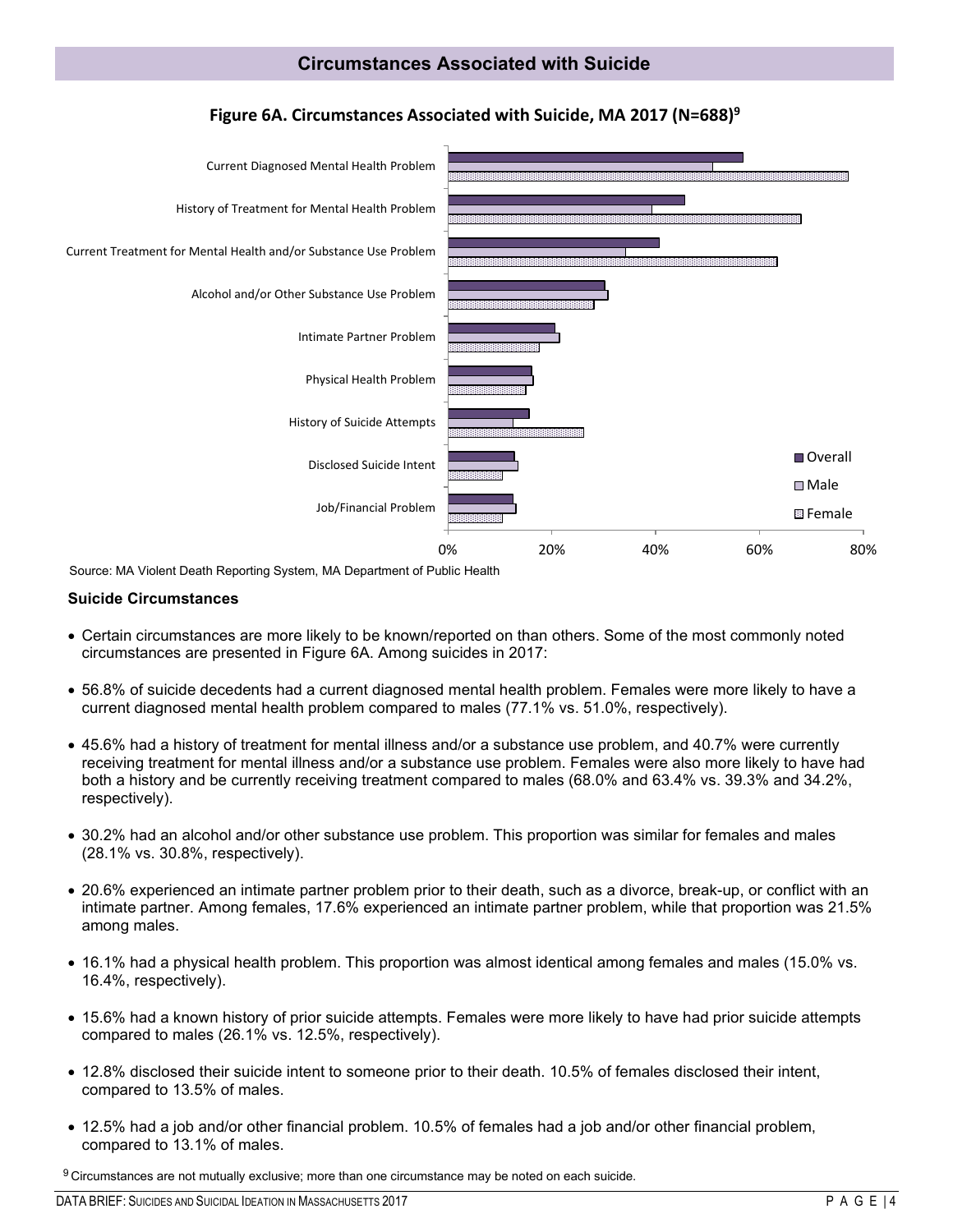## **Figure 6B. Circumstances Associated with Suicide by Age Group, MA 2017 (N=688)<sup>10</sup>**



#### **2315-24 yrs 25-44 yrs 245-64 yrs ■ 65+ yrs**

Source: MA Violent Death Reporting System, MA Department of Public Health

## **Homicide-Suicide Incidents**

## **Figure 7. Number of Deaths in Homicide-Suicide Incidents, MA 2013-2017**



#### **Homicide-Suicide Incidents**

• There were 30 homicide-suicide incidents in Massachusetts between 2013 and 2017.

**Suicide Circumstances by Age** 

**Group** 

- From those 30 homicide-suicide incidents, a total of 61 individuals died. 31 died by homicide, while 30 died by suicide.
- Among the 30 who died by suicide:
	- 29 (96.7%) were male, and 1 (3.3%) was female.
	- 17 (56.7%) died by firearm, and 7 (23.4%) died by hanging/suffocation.
	- 24 (80.0%) had an intimate partner problem.
	- 6 (20.0%) had an alcohol or other substance use problem.

Source: MA Violent Death Reporting System, MA Department of Public Health

 $10$  Circumstances are not mutually exclusive; more than one circumstance may be noted on each suicide.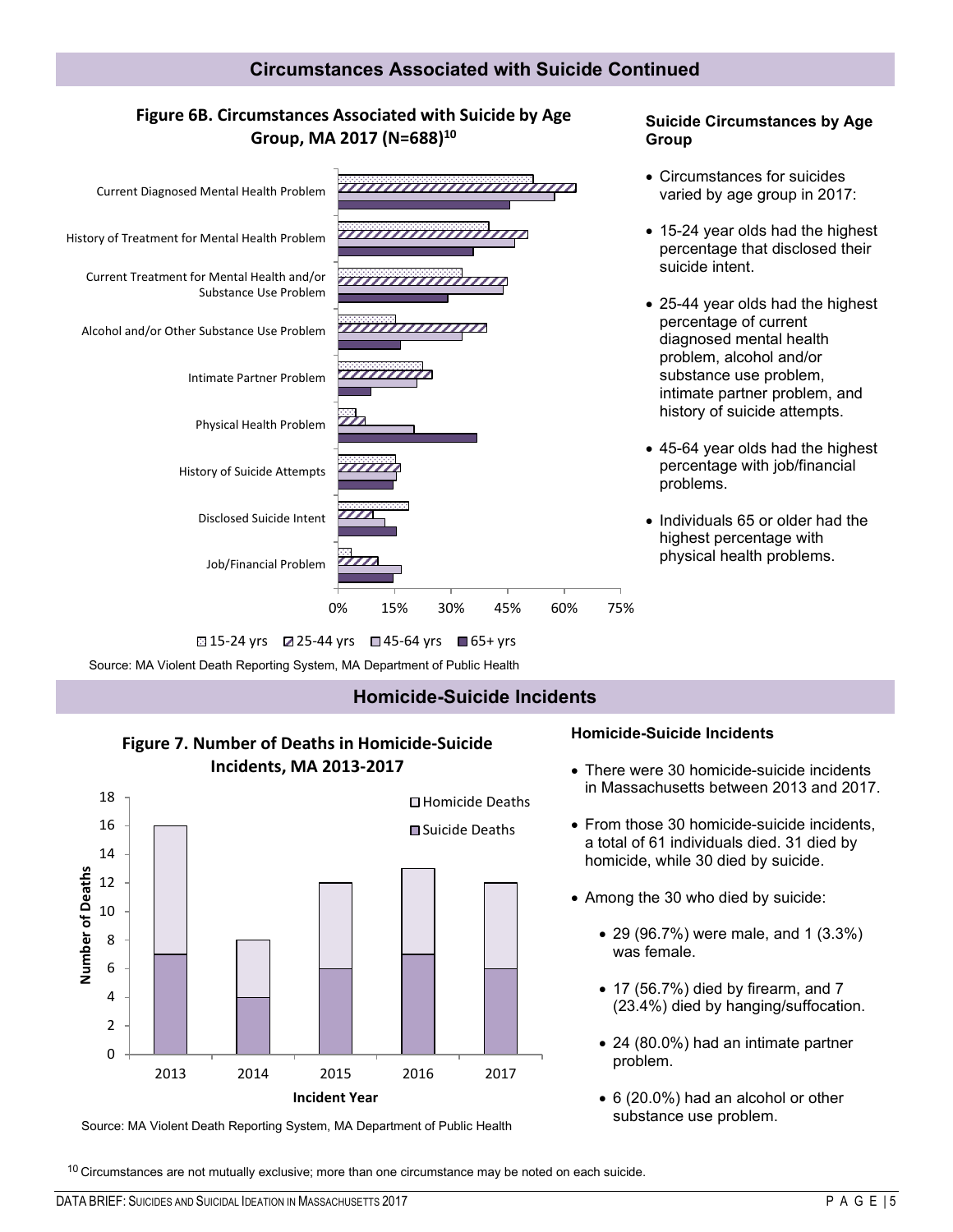



- Suicide rates in Massachusetts varied by county in 2017:
	- In 2017, Nantucket (62.1/100,000 persons,  $n = 7$ ), Berkshire (17.4/100,000 persons,  $n = 22$ ), and Barnstable (15.9/100,000 persons, n = 34) counties had the highest rates of suicide. Please note that rates based on counts less than 20 are considered unstable and should be interpreted with caution.
	- Suffolk County had the lowest measurable rate of suicide in 2017 (6.0/100,000 persons, n = 48). In addition, Dukes County had no reported suicides in 2017.
	- Middlesex County had the highest number of suicides in 2017 (n = 157, 9.8/100,000 persons).
- Suicide rates in Massachusetts also varied by city/town:
	- 286 cities/towns reported at least one suicide between 2015 and 2017.
	- Among the cities/towns that reported at least 20 suicides between 2015 and 2017, Haverhill (16.6/100,000 persons, n = 31), Fall River (14.2/100,000 persons, n = 38), and Taunton (14.2/100,000 persons, n = 24) had the highest suicide rates.
	- Among the cities/towns that reported at least 20 suicides between 2015 and 2017, Springfield (6.5/100,000 persons, n = 30), Boston (7.3/100,000 persons, n = 144), and Lynn (7.6/100,000 persons, n = 21) had the lowest suicide rates.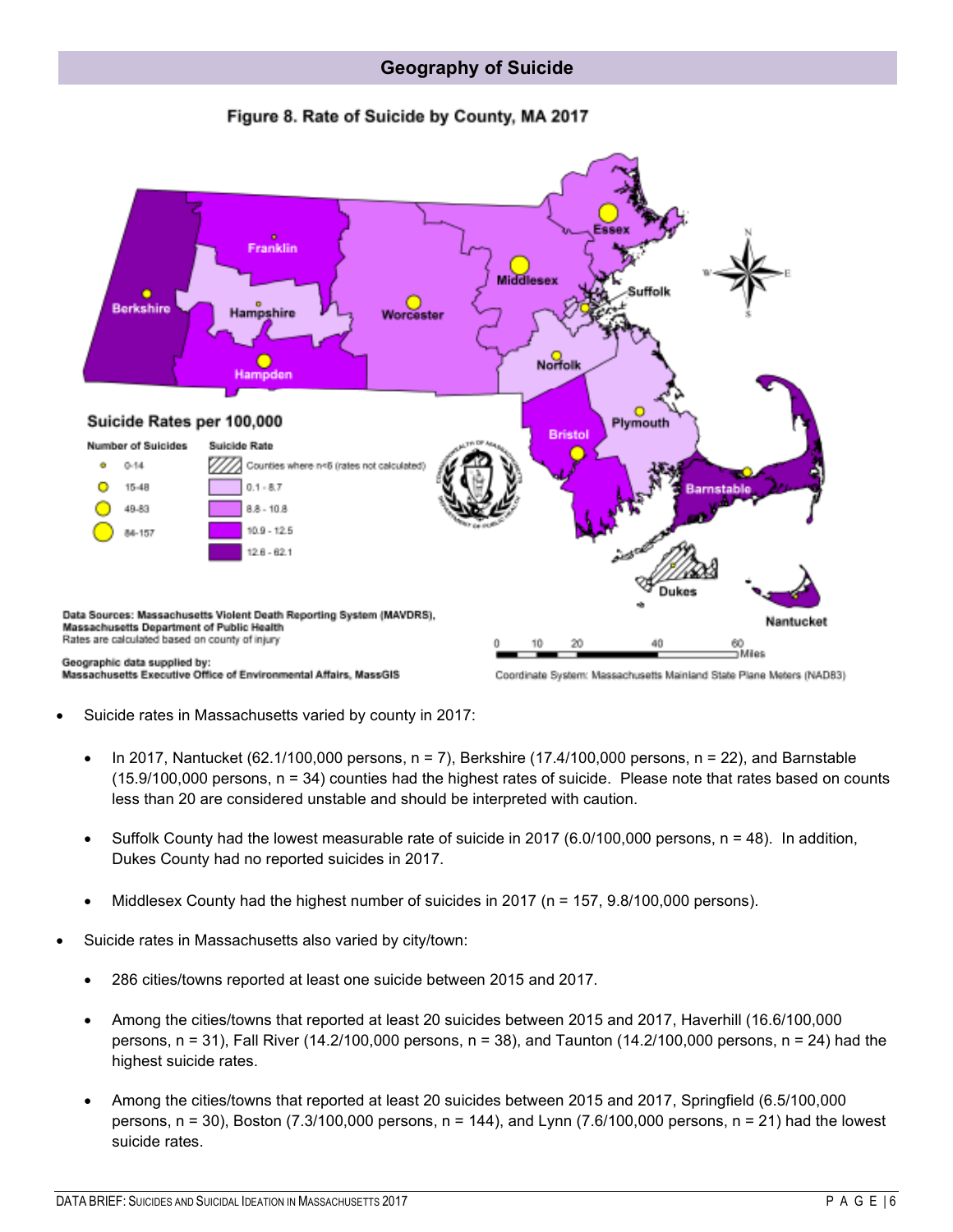## **Suicidal Thoughts and Behaviors in Adults**



#### **Figure 9. Suicidal Ideation Among Adults, MA 2016-2018**

Source: MA Behavioral Risk Factor Surveillance System 2016-2018, weighted data

## **MA Behavioral Risk Factor Surveillance System (BRFSS)**

- The MA BRFSS is an annual telephone survey that collects information on the health issues and risk factors of adults age 18 and older. Between 2016 and 2018, survey participants were asked if they had seriously considered attempting suicide over the past 12 months. Figure 9 displays the proportions among each group that responded yes and their associated 95% confidence intervals. Among the results:
	- 3.7% of respondents seriously considered attempting suicide over the past 12 months.
	- Adults age 18-34 were significantly more likely to report seriously considering attempting suicide compared to those aged 35-54 and those aged 55 or older (6.7% vs. 3.1% and 1.9%, respectively).
	- Adults with at least a college degree were significantly less likely to report seriously considering attempting suicide compared to those with some college and those with a high school diploma or less (2.0% vs. 4.8% and 4.7%, respectively).
	- Adults who made less than \$25,000 were significantly more likely to report seriously considering attempting suicide compared to adults who made between \$25,000 and \$74,999 and those who made \$75,000 or more (7.4% vs. 3.6% and 2.1%, respectively).

#### **Helpline Data**

• In 2017, the Massachusetts Samaritans and the United Way of Tri-County's *Call2Talk Center* responded to 168,521 crisis phone calls and 5,382 text conversations.<sup>12</sup>

<sup>11</sup> Persons of Color includes those for whom race/ethnicity was Black, non-Hispanic; Hispanic; Asian; or other race and have been grouped together due to small sample sizes for each individual race/ethnicity.

 $12$  This number includes repeat callers and texters and callers who were concerned about others.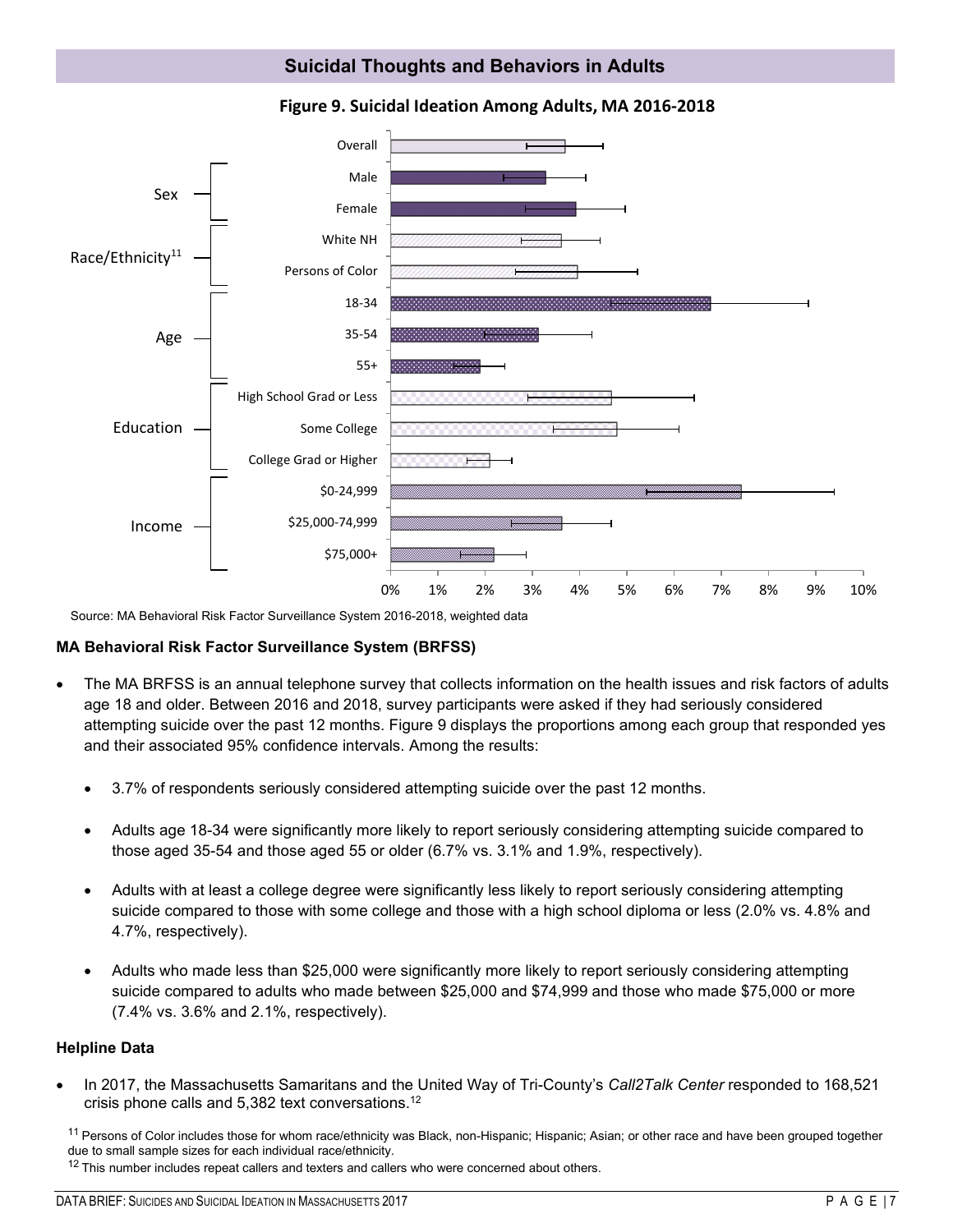

Source: MA Youth Risk Behavior Survey 2015 and 2017, weighted data



Source: MA Youth Risk Behavior Surveys 2009, 2011, 2013, 2015, and 2017, weighted data



#### **MA Youth Risk Behavior Survey (MA YRBS)**

- The MA YRBS is an anonymous, written self-report survey of youth in public high schools in MA. In 2015 and 2017, results showed that:
	- 13.6% of students seriously considered suicide during the past year.
	- 6.2% made a suicide attempt, and of those, 39.7% resulted in an injury or required medical attention.
- The proportion of students who reported suicidal thoughts and behaviors has remained relatively constant over the past five surveys with some minor fluctuations.

## **Victimization and Suicide Attempts**

- Survey findings from the MA YRBS show that as the number of victimization types a student experiences rises, the percent of suicide attempts rises as well. The five victimization types from YRBS include:
	- 1. Students who had ever been bullied on school property during the past 12 months.
	- 2. Students who did not go to school on one or more of the past 30 days because they felt they would be unsafe at school or on their way to or from school.
	- 3. Students who had been threatened or injured with a weapon (e.g. gun, knife, club) on school property one or more times during the previous 12 months.
	- 4. Students who had ever been hurt physically by a date or someone they were going out with.
	- 5. Students who responded that someone had ever had sexual contact with them against their will.

Source: MA Youth Risk Behavior Survey 2013, 2015, and 2017, weighted data

DATA BRIEF: SUICIDES AND SUICIDAL IDEATION IN MASSACHUSETTS 2017 CHANGER AND THE SUIT OF A G E IS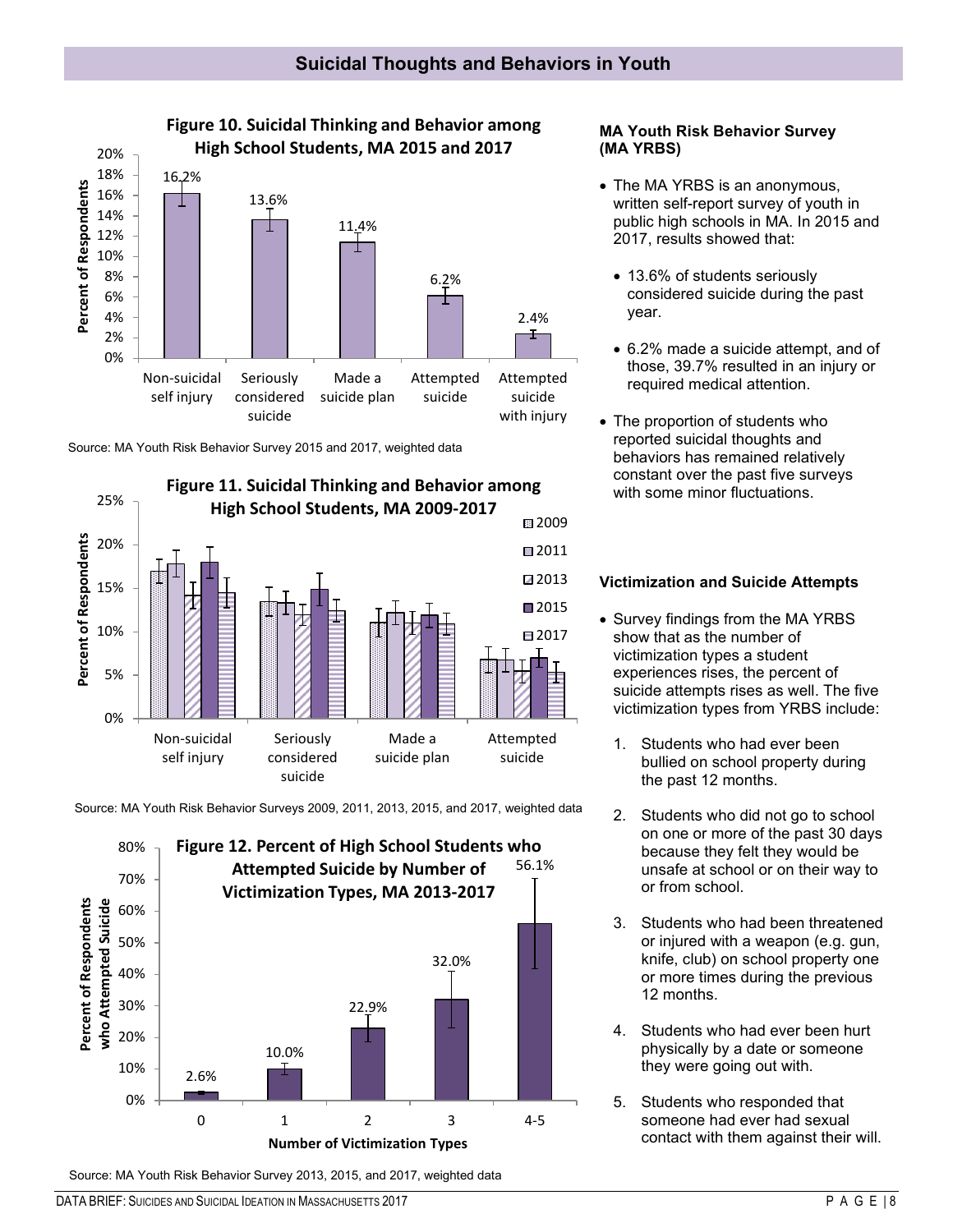## **Suicidal Thoughts and Behaviors in Youth by Sex, Race/Ethnicity, and LGBT Status**



Source: MA Youth Risk Behavior Survey 2015 and 2017, weighted data



Source: MA Youth Risk Behavior Survey 2015 and 2017, weighted data



Source: MA Youth Risk Behavior Survey 2015 and 2017, weighted data

## **MA YRBS Data by Sex**

- Females were significantly more likely to report non-suicidal self-injury, seriously considering suicide, making a suicide plan, and attempting suicide compared to males
- 27.4% of high school students reported feeling "so sad" or "depressed daily" for at least two weeks during the previous year that they discontinued usual activities. A significantly larger percentage of females (35.4%) than males (19.5%) reported feeling this way (not depicted on graph).

#### **MA YRBS Data by Race/Ethnicity**

• High school students who identified as Hispanic were significantly more likely to report attempting suicide compared to students who identified as white, non-Hispanic. They were also more likely to report non-suicidal self-injury and seriously considering suicide, although the results were not statistically significant.

#### **MA YRBS Data by LGBT Status**

- High school students who identified as lesbian, gay, bisexual, or transgender (LGBT) were significantly more likely to report all suicidal thoughts and behaviors compared to students who identified as heterosexual.
- A significantly higher proportion of high school students who identified as LGBT reported feeling "so sad" or "depressed daily" for at least two weeks during the previous year that they discontinued usual activities compared to students who identified as heterosexual (55.3% vs. 23.7%) (not depicted on graph).